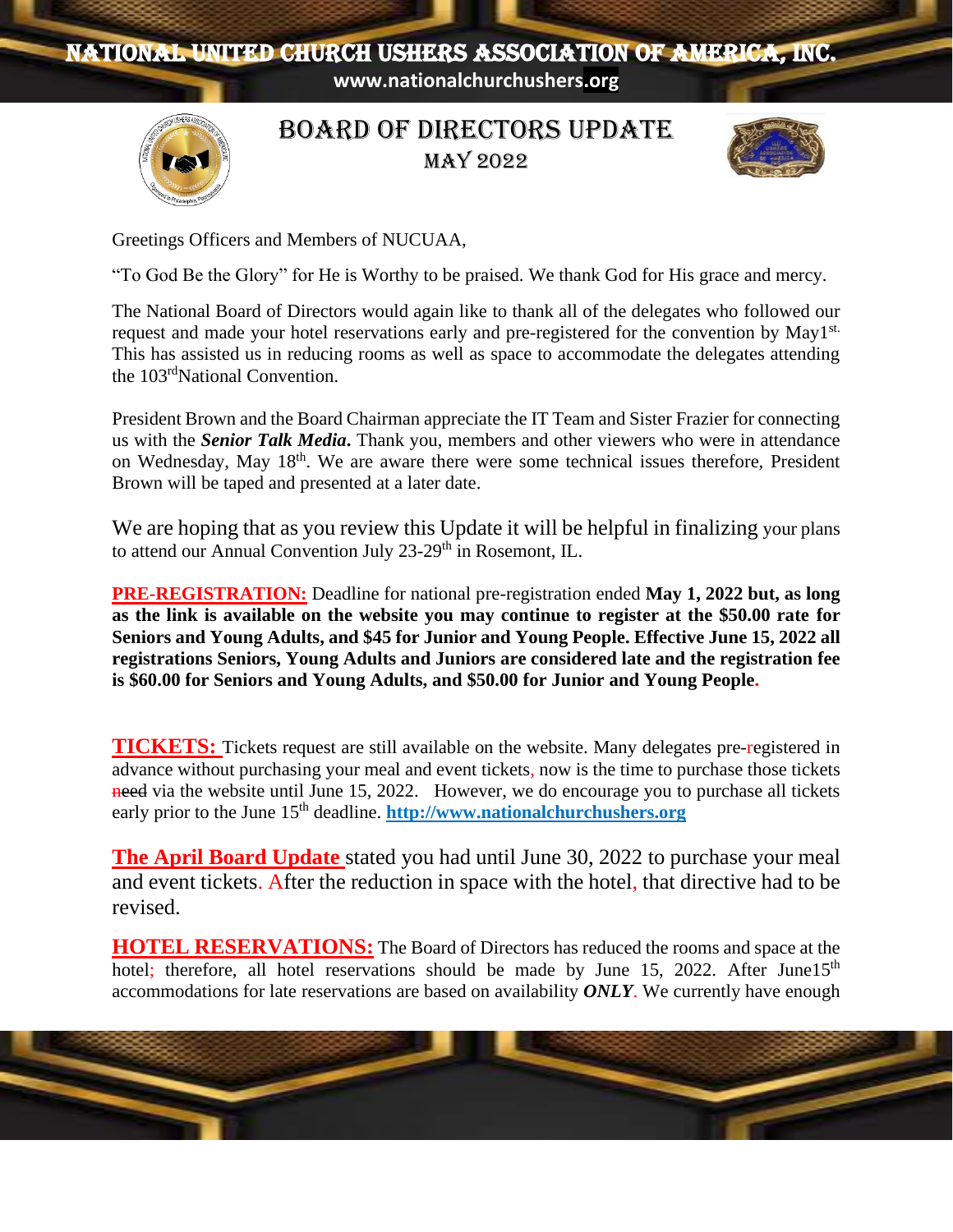rooms available. If you have not made your reservations, we encourage you to do so as soon as possible.

### **C0LORS FOR EVENTS:**

**Prayer Breakfast** – Purple & White **Henry Ballard Choir –** Black & Gold (Ladies, No Pant Please) **Unity Luncheo**n – Navy Blue & Yellow Men - Blue suit and Yellow tie Ladies – Blue or Yellow; Yellow accent with Blue Blue accent with Yellow **Banquet** – Black & White with a touch of Silver *During the banquet, we will be honoring members from the Central Region, our National* 

*Board Chairman, Sadie P. Boles; Assistant Secretary Board of Directors, Selena Robertson; Usher Allie Jacox; and the Young Adults Second Vice President, Chiquira Brown.*

**RESERVATION GUARANTEE:** In order to guarantee a reservation, the hotel requires that attendees provide a deposit equal to one night's room and tax to be submitted at the time of reservation. This charge of one night's room and tax will be applied as a credit to the guest bill upon checkout. Should there be an invalid or declined credit card, the reservation will be canceled.

**REFUNDABLE DEPOSIT:** Deposits are refunded in full if a reservation is canceled prior to **June 3, 2022.**

The information for hotel reservations is below.

Hyatt Regency O'Hare Chicago, 9300 Bryn Mawr Avenue | Rosemont, Illinois 60018. Single/Double/Triple/Quad -  $$149.00 - plus 14%$  taxes = (\$169.86)

**INCIDENTAL FEE**: There is a onetime Incidental Fee of \$100, required at check-in or the guest has the option to shut off all services.

Reservations can be made with the link below:

**a**[https://www.hyatt.com/en-US/group-booking/CHIRO/G-NCUA](about:blank)

# **online click on discount [code ZKFB627136](about:blank)**

Hyatt Regency O'Hare Chicago Reservations phone number is (847) 696-1234, Group code: G-NCUA The Housing Chairman for the 103rd Convention is Chairman Sadie P. Boles. She can be reached by email at [spbolesaa04@gmail.com](about:blank) or at (773) 480-6616.

#### **SOUTHWEST AIRLINES**

Southwest Airlines is proud to partner with NUCUAA. Attendees of NUCUAA can take advantage of discounted fares when traveling to/from Chicago.

Book your flights in SWABIZ using your Company ID (99626310) to qualify for special rates and increased Rapid Rewards® earnings.

Discounts eligible for reservations booked 03/01/2022 through 07/17/2022 for travel 07/17/2022 through 08/02/2022.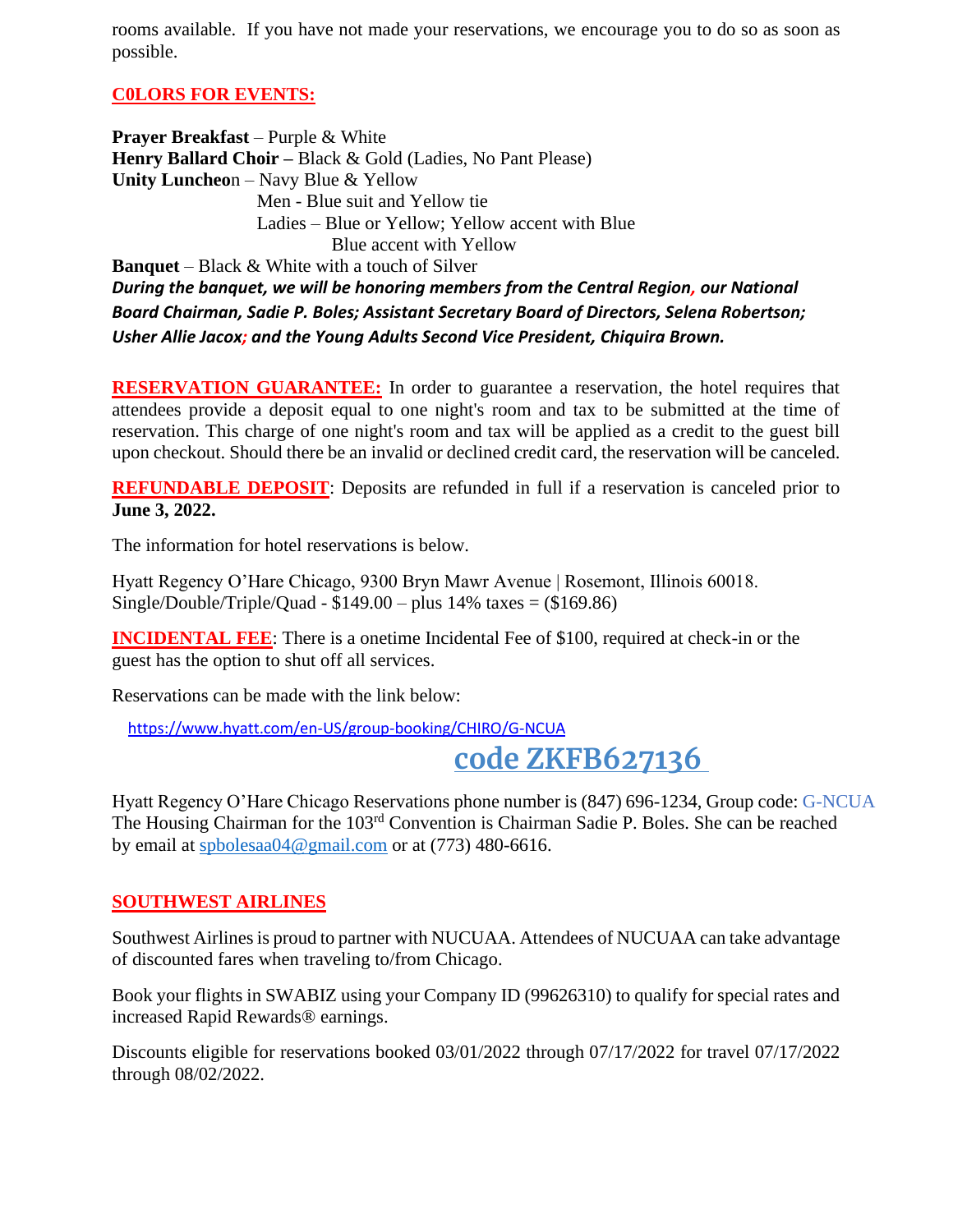- No baggage fees (first two bags)
- No change or cancellation fees
- Consistently ranked the "Best in Customer Service" by DOT
- NO Shuttle Service from Midway Airport

#### **UNITED AIRLINES**

We are pleased to partner with United Airlines for travel to our upcoming convention. To make flight reservations online [https://www.hyatt.com/en-US/group-booking/CHIRO/G-NCUA](about:blank) click on discount code "**ZKFB627136**" You may also call United Meeting Reservation Desk at 800 - 426-1122

Monday - Friday 8:00 a.m. - 10:00 p.m. EST

Saturday - Sunday 8:00 a.m. - 6:00 p.m. EST

## **TRANSPORTATION TO AND FROM THE AIRPORT**

The Hyatt Regency O'Hare Chicago have vans to provide transportation to and from the airport. The vans leave every 30 minutes from domestic terminals 1, 2, & 3. Proceed to the shuttle center from baggage claim to door 1 for pickup.

**Southwest Airline Midway Airport:** No Shuttle service from Midway, *only* Uber, Lyft or via Taxi.

**Via Amtrak Train:** Originating from various destinations to Glenview, IL Depot - 24 minutes from Rosemont, IL.

**By Taxi**: Costs a flat rate of \$25.00 and is a 15–20-minute ride to the Hyatt Regency O'Hare Chicago.

**UBER or LYFT** are options for travel to and from the airport. The cost will vary depending on the time of day. O'Hare to Hyatt Regency \$15.25 - \$17.54 include 15% tip.

#### **PARKING**

Discounted parking is available for 50% off standard pricing - currently \$34.00 per night. On-site Parking is limited, there is additional parking options within walking distance of the hotel.

#### **SCOOTERS**

If you need to reserve a scooter for the Convention the cost is \$100.00. They will be available for pick up on Friday evening July 22nd after 6:00pm. A 50% deposit is required to reserve a scooter. Deadline is June 30, 2022. Please submit check or money order payment (payable to: NUCUAA) to: Roslyn Moore, National Financial Secretary, 4720 English Court, Suitland, MD 20746.

#### **WHEELCHAIRS**

22 inch @ \$65.00 a week weight capacity 350 lbs.

#### **SOUVENIR JOURNAL ADS EXTENDED JUNE 15, 2022**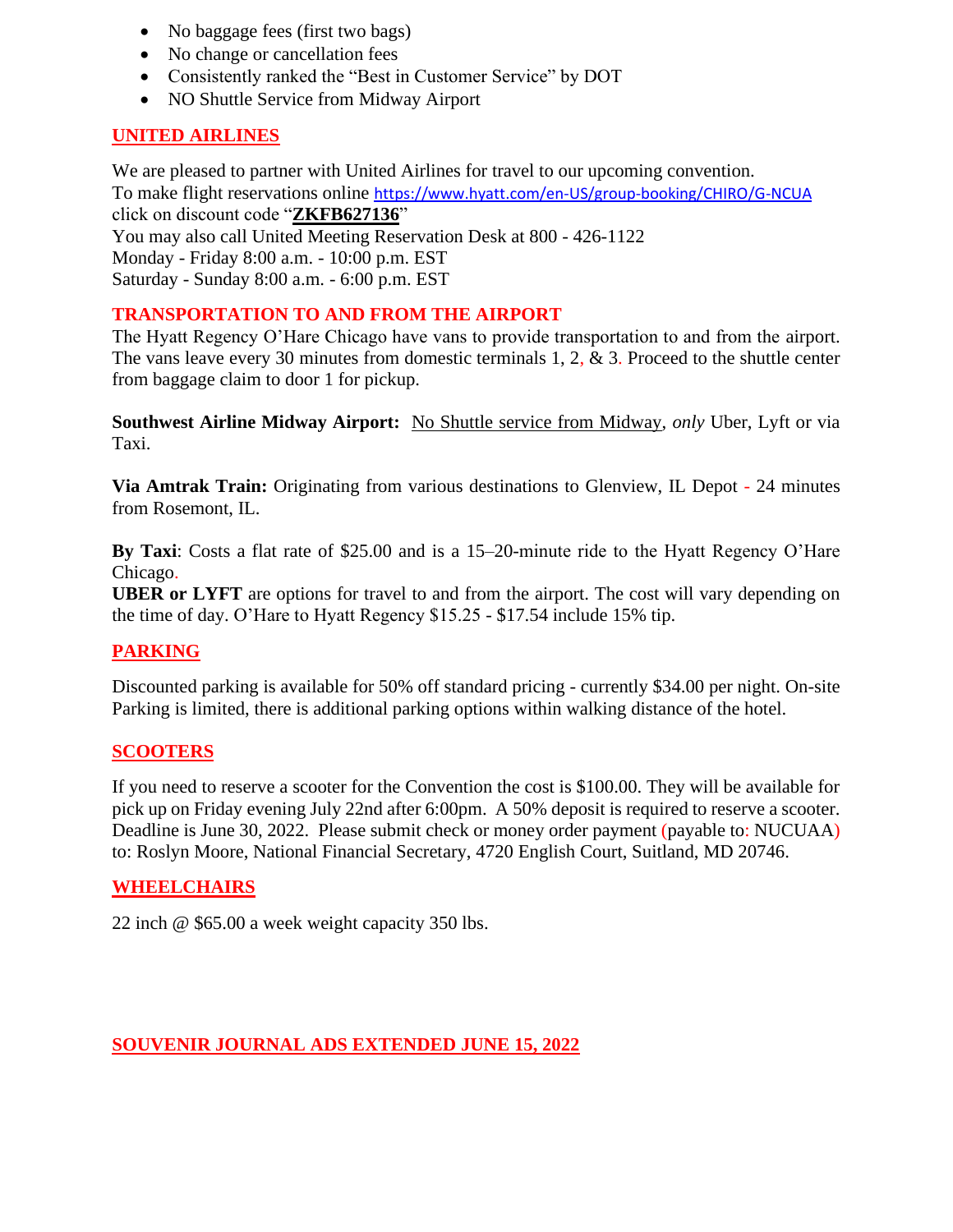It is requested that the print-ready Ad be submitted in MS Word and PDF via e-mail by *June 15, 2022,* or sooner to: souvenirjournal@nationalchurchushers.org. Additionally, please submit payment (payable to: NUCUAA) along with a copy of your Ad to, Treasurer George Jones, 160 Brookline Avenue, Bloomfield, CT 06002. If you prefer to make payment via credit card, then contact Mr. Jones at (860) 978-2337. Please be mindful that the submission of Ad(s) without payment will result in the Ad(s) not appearing in the Journal. You will receive written confirmation via e-mail when your Ad(s) and payment have been received.

#### FREE SOUVENIR JOURNAL WITH EACH FULL-PAGE AD!!!!!!

| \$300.00       |
|----------------|
| \$300.00       |
| \$150.00       |
| \$100.00       |
| \$75.00        |
| \$50.00        |
| \$10.00        |
| \$10.00 (EACH) |
| \$25.00        |
| \$15.00        |
|                |

Advertisements and payments must be received **by June 15, 2022 or sooner**.

If you require further information regarding our request, please contact Vice Chairman George Merida at (214) 335-0984.

**NOTE:** We still have time to congratulate our Banquet Honorees in the souvenir journal. The Banquet is Friday, July 29 ,2022.

#### **Programs**

All Department/Committee Chairman's Programs for your designated events must be submitted June 15th (**no exceptions**) for printing to Vice Chairman George Merida at souvenirjournal@nationalchurchushers.org. Or to the IT Team Chairman Juanita Prophet at jprophet301@comcast.net.

#### **BACKGROUND CHECKS**

Reminder: Background checks are required for all who work with our Junior and Young People. Background checks are good for two years. Request for Background checks should be sent to Chairman Sadie Boles **spbolesaa04@gmail.com**.

**COVID-19: Currently NUCUAA is following the Guidelines of the Center Disease Control (CDC), State of IL** *Cook County* **and the Hyatt Regency O'Hare Rosemont, IL.**

 **1. Proof of vaccination and wearing of a good quality, well-fitting mask over your nose and mouth while inside the convention is a requirement for all attendees!**